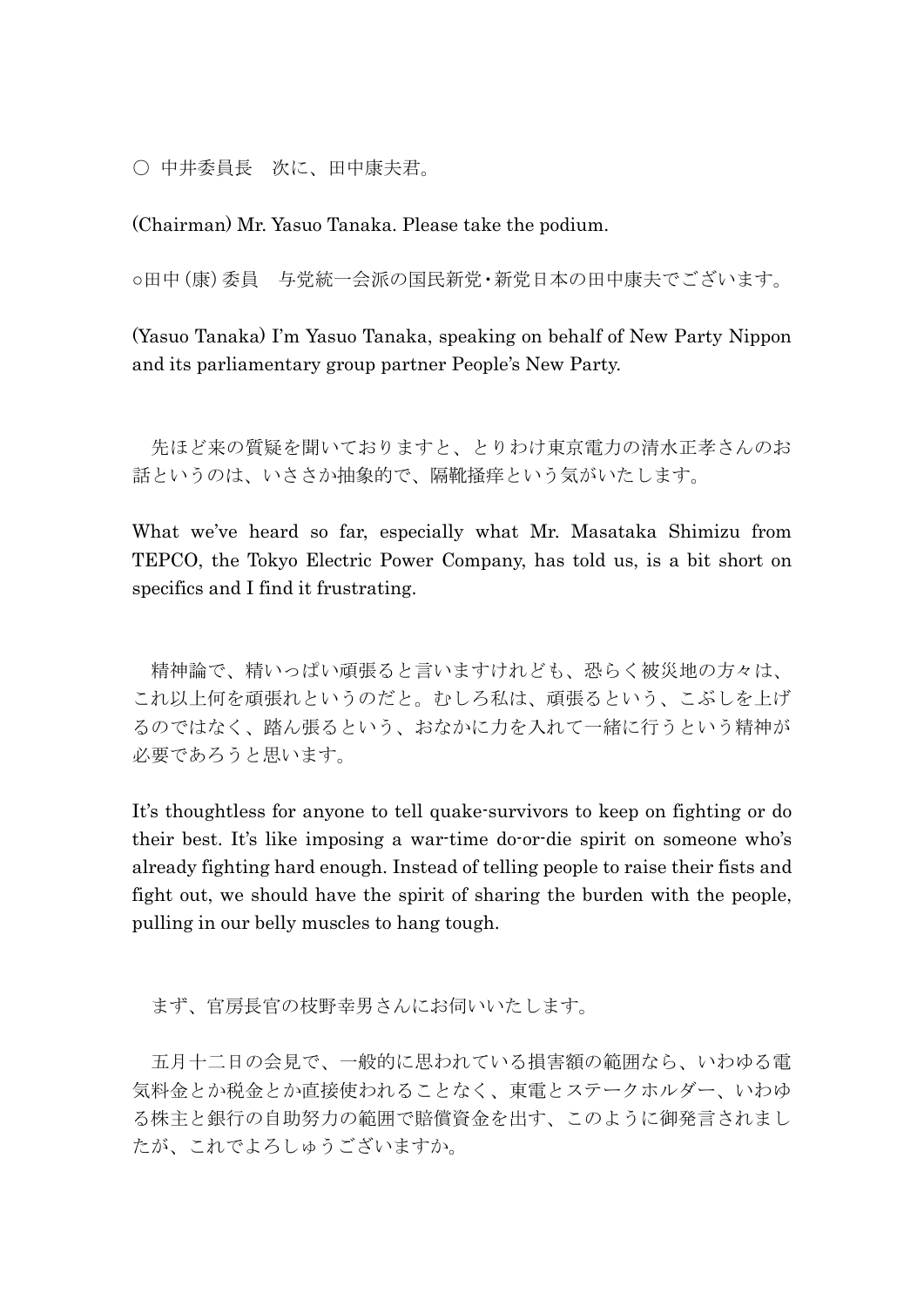First, I ask Chief Cabinet Secretary Yukio Edano a question.

Let me first confirm this. At a news conference on May  $12<sup>th</sup>$ , you said if the amount of compensation to be paid by TEPCO is within the ordinary scope of assumption, electric fees or tax revenues won't be used to pay for the compensation. You said, TEPCO and its stakeholders, meaning shareholders and main banks, will pay for the damage on their own. Is it correct?

○枝野国務大臣 残念ながら被害の総額について、まだはっきりとした見通しが 立てられている状況ではございません。

(Yukio Edano) Unfortunately, under these circumstances, we still cannot have clear prospects on the total amount of damage incurred by the nuclear accident.

しかしながら、その範囲が一定程度におさまるのであれば、今回内閣におい て決定しましたスキームの中で、今御指摘いただいたように、電気料金等に転 嫁をせずに、一定の年月をかけてそれに相当する部分の負担をステークホルダ ーの御協力含めて出すことができるというふうに考えております。

However, if the amount of compensation can be kept within a certain range, I believe, under the scheme laid out by the cabinet, no electricity charge increases will be necessary and the compensation will be paid over a period of time and a certain proportion of the burden will be shared by the stakeholders at their good will.

○田中(康)委員 被害総額というよりも、まず東京電力の資産というものをデ ューデリジェンス、資産再評価するという動きが一向に見えないというのがけ げんでございます。

(Yasuo Tanaka) You talk about the total amount of compensation, but I don't understand why there's no signs of due diligence performed on TEPCO assets.

あるいは、だからかもしれませんが、枝野さんが今の御発言をされた翌十三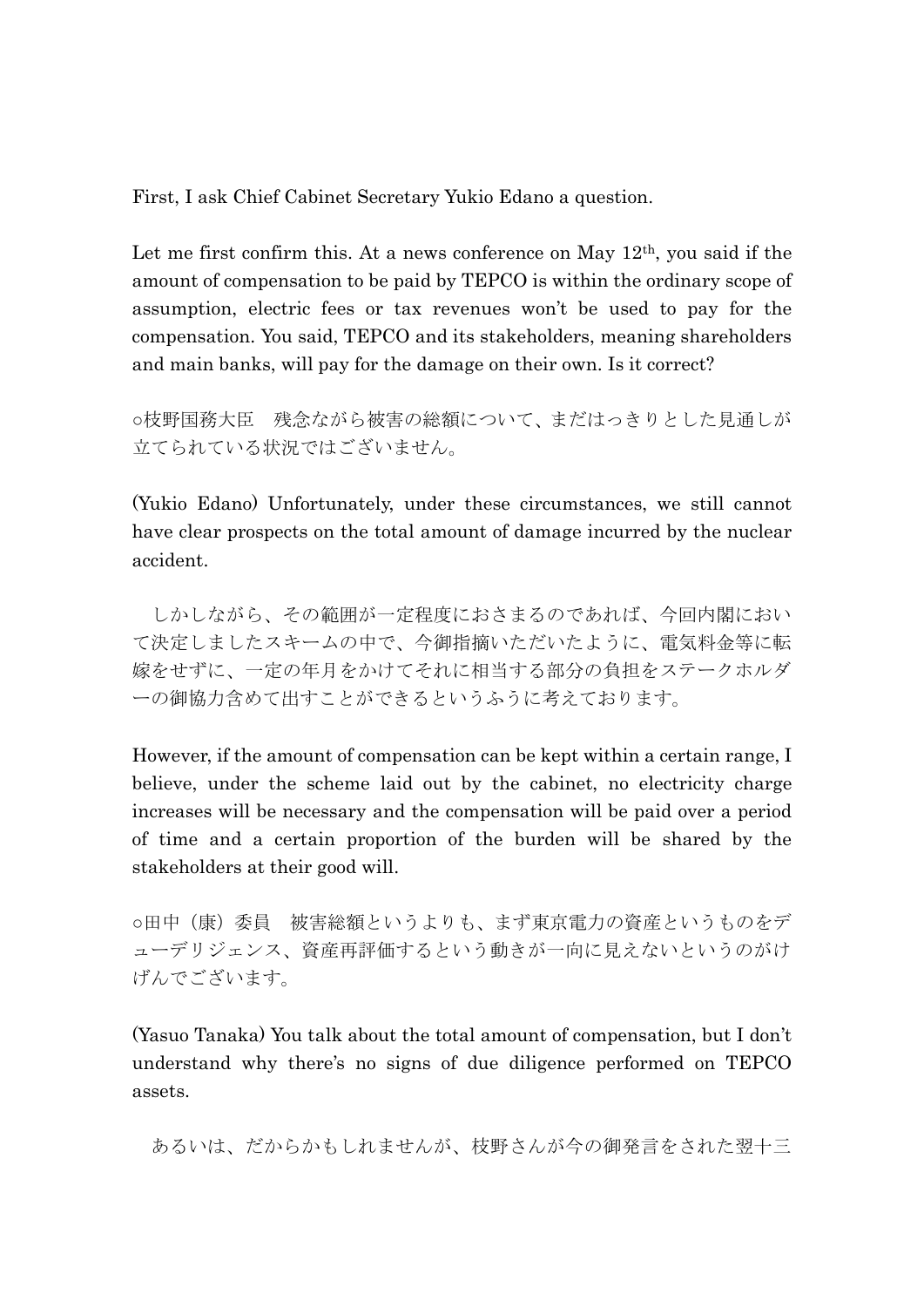日の金曜日、不吉な日でございますけれども、この日に資源エネルギー庁が開 いた論説委員懇談会で、あなたの発言に対して細野哲弘長官は、はっきり言っ て今さらそんなことを官房長官が言うなら、何のために今回の賠償スキームを つくったのかという気分ですねと答えているわけです。出席した論説委員が証 言いたしております。

That may explain why Mr. Tetsuhiro Hosono, who is the director-general of the Natural Resources and Energy Agency, made a controversial remark at an editorial writers' meeting the agency held on Friday, the 13th, the ominous day, one day after Mr. Edano first said what he's now just said. Mr. Hosono said he honestly doubted the significance of coming up with the compensations scheme, if the chief cabinet secretary ended up saying such a thing. One of the editors who were present at the meeting is a witness to this.

あなたは、枝野さんは、基本的に電気料金の値上げによらずに賠償資金を出 すと。すなわち、賠償負担を電力料金、税金に転嫁させない、東京電力の自助 努力で最大限賄わせると。しかし、現実的に今示されているスキームというの はそれとは対極にあるということを資源エネルギー庁の長官みずからが論説委 員懇談会で述べているわけでございます。つまり、我々は東京電力と株主と銀 行の利益を守るために今回のスキームをつくったと述べているに等しいわけで すね。

Mr. Edano, You apparently said the compensation fund can be secured without electricity rate hikes. That means revenues for compensation won't have to come from increases in electricity charges or taxes. That means the money will be paid by TEPCO through its self-help efforts. But the actual scheme now being presented by the government is totally different. It's at the opposite end of the spectrum. And the director-general of the Natural Resources and Energy Agency confirmed the discrepancy at the editorial writers' meeting. It's tantamount to saying the government scheme is designed to protect TEPCO's interests and those of its shareholders and banks. Am I correct?

実は、問題が起きて、その負担を国家や国民に回すならば、それは資本主義 ではないという発言をされている方がいます。私は、非常にこれに全面的に同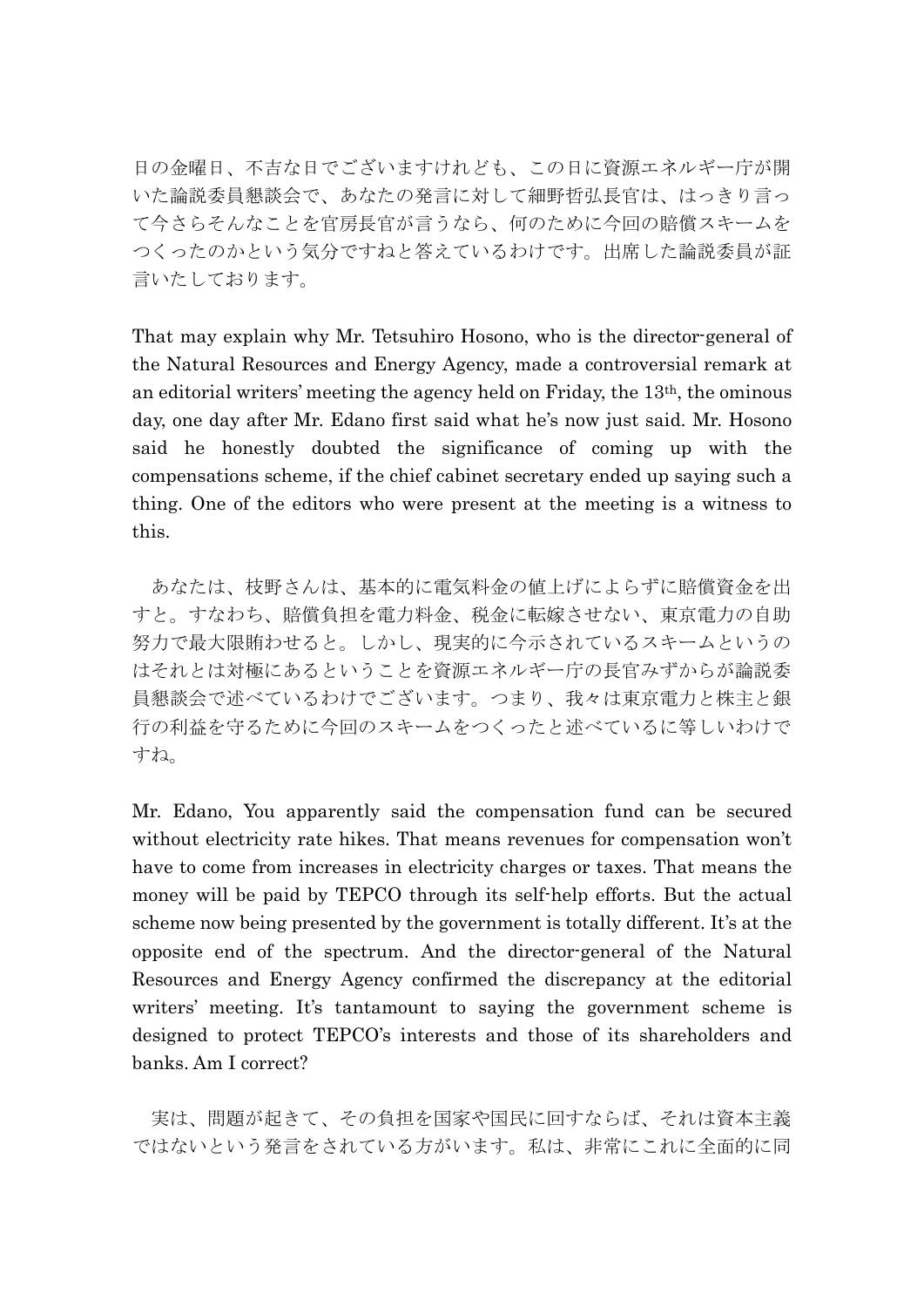意をいたします。これは、脱原発へと方針を再転換されたアンゲラ・メルケル 首相のもとで原子力政策を再検討するドイツ政府の諮問委員会の委員を務める 社会学者のウルリッヒ・ベックさんが、日本の不可解な対応に関して朝日新聞 に述べた発言です。

There's more. Some say when a crisis occurs at a private firm and the responsibility shifts to the state or taxpayers, it's no longer capitalism. I agree entirely. The remark was made by German sociologist Ulrich Beck in an interview with Asahi Shinbun. Mr. Beck is a member of the German government's advisory committee reviewing the nuclear power policy under German Chancellor Angela Merkel. Ms. Merkel announced changes in Germany's energy strategy and accelerated departure from nuclear energy. Mr. Beck made the remark when asked to comment on Japan's incomprehensible response to the nuclear crisis.

すなわち、自由主義経済の私ども、資本主義国家にあるわけです。資本主義 をよりよくする改善は必要であります。しかし、その日本の、東京電力という 一企業をめぐって、強きを助け弱きをくじく、いわば国家社会主義的な無責任 なその場しのぎの取り繕いへと逃げ込むのでは、これは、私ども日本は法治国 家ではないと思います

You see, Japan is a capitalist state, because we have the free market economy. Capitalism, of course, needs to be improved. But if we choose to side with the strong and crush the weak in dealing with an enterprise, this time TEPCO, act irresponsibly by way of National Socialism and try putting a band-aid on the fundamental problem, Japan will no longer be a state under the rule of law.

枝野さんは、先ほどの、一般的に想定されている損害額の範囲内においては 国民負担にならないとおっしゃいました。では、具体的にその想定されている 損害額の金額の範囲というものをお示しいただけますか。

Mr. Edano, you said just a while ago, if the amount of damage is kept within a certain, scope of assumption, the burden won't be shifted to the public. Would you specify in concrete terms what you would call the amount of damage within a certain scope of assumption?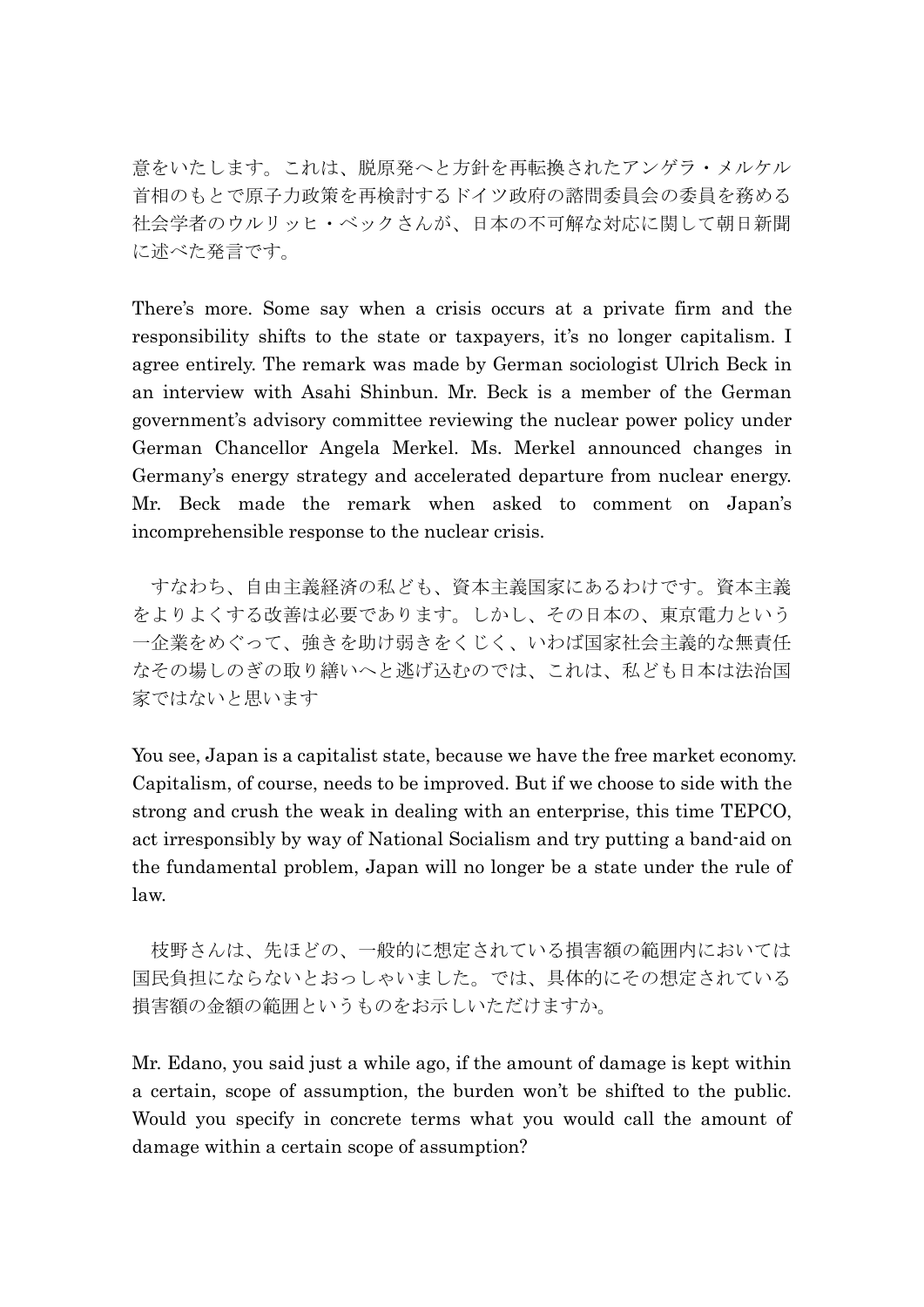○枝野国務大臣 今具体的な数字を申し上げますと、逆にそれを超えたらどうな るのかという議論になります。私は、今いろいろなところで実際に被害が生じ ています。この被害が拡大をしないように、できるだけ小さくおさまるように ということについて、国の責任で最大限の努力をさらに進めてまいらなければ いけないと思っておりますが、今いろいろなところで生じている損害等の範囲 内であれば、御指摘をいただいたとおり、デューデリジェンス等をしっかりと 進めていくことによって、電気料金や税金等に、少なくともそれに相当する金 額を、企業そしてステークホルダーの努力によって出すことはできるというふ うに考えております。

(Yukio Edano) If I were to give specific figures now, the question then would be what if the amount of compensation exceeds that assumption. Damage has been reported in various places. The government has the responsibility to continue making utmost efforts to prevent the damage from spreading further and to contain it to the minimum level. But as I said, if the damage is within the scope of so-far reported cases, I believe financial resources for compensation can come from TEPCO and its stakeholders, through their good efforts and in the process of due diligence.

○田中(康)委員 では、そのデューデリジェンスをいかなる工程で、いつどの ようにだれが行うのかということが今回同時に示されなければ、国民は疑心暗 鬼なのではないかと私は思うんですね、東京電力がどれだけ支払い能力がある のか、どれだけ債務を抱えているのか、どれだけキャッシュフローがあるのか と。

(Yasuo Tanaka) But unless the government clarifies when, how and who will perform the due diligence, people will harbor suspicions, wondering how much TEPCO will be able to pay and how much debts and cash flow it has.

これは、東京電力という会社は地域独占企業体でございますから、複数企業 が競争する航空会社や電話会社あるいは自動車会社と違うわけで、今この瞬間 も毎月何千億円もの現金収入が保証されているわけです。関東の方々がいかに 節電をしても、あるいは電力が無計画停電になっても、北海道電力や関西電力 から電気は買えないわけでございますから。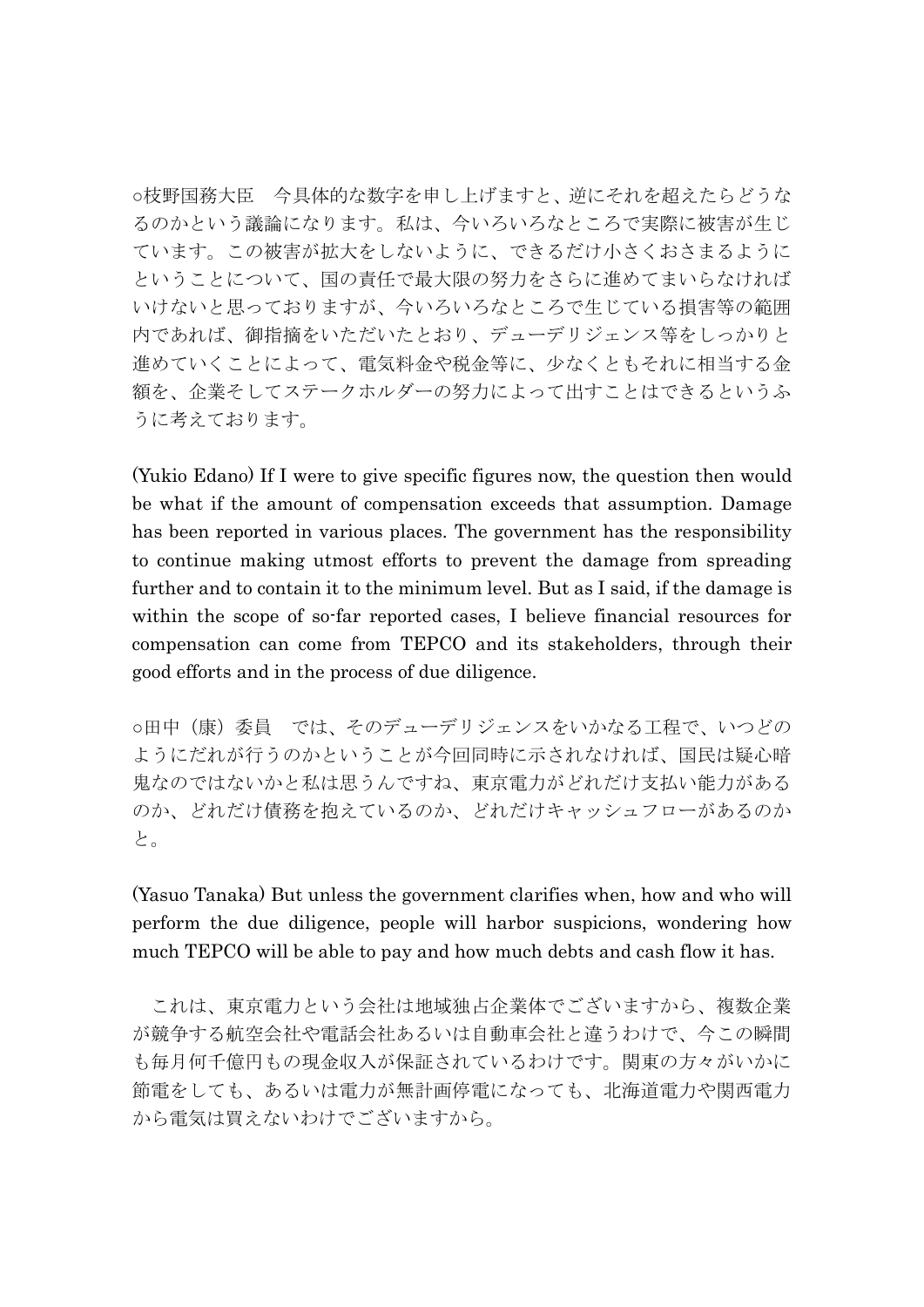TEPCO is a community-based monopoly and different from airline or phone companies or automobile firms which have competitors. Monthly cash revenues of hundreds of billion of yen are guaranteed for the company. However hard people in the Kanto region try to save energy every day and however 'planless' rolling or controlled blackouts can be, the people cannot buy electricity from the Hokkaido Electric Power Company or the Kansai Electric Power Company.

すなわち、デューデリジェンス、資産調査というものを行う、そして東電の現 在の資産保全というものも行わなければ、これは私は国民の理解は得られない と思っております。

I believe due diligence or a financial probe needs to be conducted to secure TEPCO's current assets. Otherwise, it's impossible to obtain public understanding.

日本航空のときも、当時、国土交通大臣であられた前原誠司さんが示された スキームというものは、私は現在でも納得はいたしてはおりませんが、賢明な 選択ではなかったと思っておりますが、いやしくもナショナルフラッグキャリ アといって日本の国旗を掲げていた航空会社が、資産再評価によって上場廃止 を行い、OBを含む方々の年金というものを切り下げ、そして多くの方々も退 職されたわけです。東京電力はどうですか。同じとらの子の株を持っていらっ しゃるというけれども、日本航空を持たれていた方々も信用して持っていたわ けです。

Looking back, I still cannot support the scheme which dealt with the financially-strapped Japan Airlines. It was presented by Mr. Seiji Maehara who was the Land, Infrastructure and Transport Minister at the time. I still don't believe it was a good decision. JAL once took pride in bearing the national flag but was delisted from the Tokyo Stock Exchange through asset revaluation. The carrier lowered pension benefits for its retirees and many employees were forced to retire. What about TEPCO? Some argue employees' nest eggs are at stake, but what about those who owned JAL shares? They also trusted the air carrier.

私どもは、資本主義というのは冷徹な、冷酷なのではなくて冷徹なものでご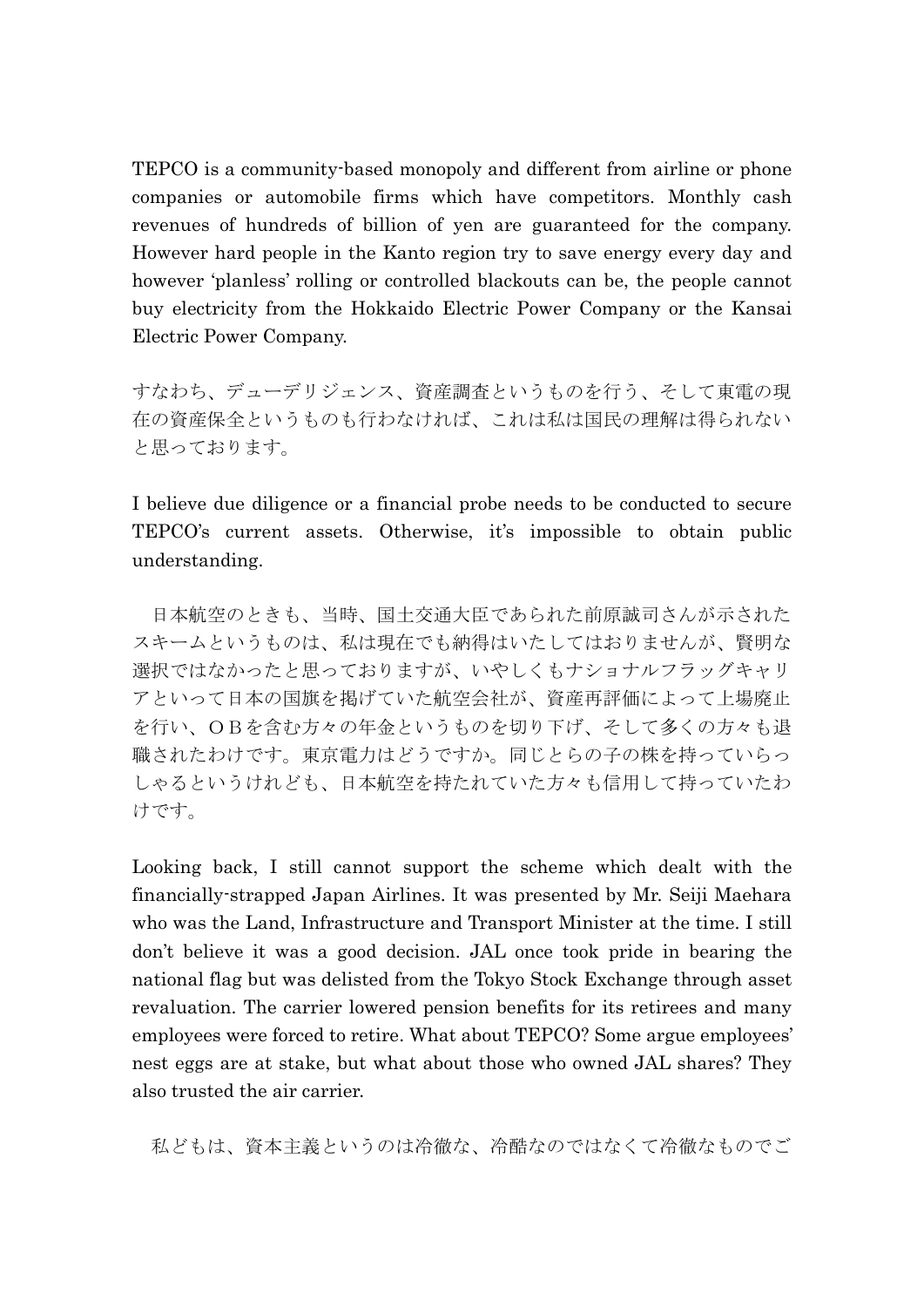ざいます。自己責任があります。では、この債務超過で、ある意味では東京電 力は私は今や倒産している企業だと思います。これは私どもの会派の亀井静香 も同様の見解でございます。ところが、一般社員のボーナスを半減するといい ますけれども、この平均で、ボーナスが半減されても一般社員の平均が四十万 円ということは、これは被災地の方々はなかなか納得しないと思います。

Capitalism is not merciless but coldly objective. It's based on the principle of self-responsibility. TEPCO is insolvent and therefore it's virtually bankrupt. Our parliamentary partner Mr. Shizuka Kamei also shares the same view. TEPCO says bonuses for rank-and-file employees will be reduced by half. But I suspect if they still get paid an average 400 thousand yen as bonus, quake-survivors will find it difficult to accept that.

私は、やはりきちんと減資を行う、一〇〇%仮に減資を行えば、数兆円の規 模に尐なくともなります。あるいは、電力会社の社債というものは、電力事業 法の三十七条で優先弁済が保障されておりますから、社債市場がこれで崩壊す ることはないわけでございます。同時に、現在、膨大なごめんなさいという謝 罪CMを流しております。

I believe TEPCO should reduce its capital. If it's cut 100 percent, it will at least be worth several trillion yen. Or, the article 37 of the Electricity Business Law guarantees preferential payment for electric company bonds. That means the corporate bond market won't collapse as a result of this. There's more. TEPCO is also flooding the airwaves with apology ads.

それもめぐり回って経済効果だとおっしゃる人もいますが、恐らくこれも何百 億円もかけているわけですね。私は、やはりこういう形を、すぐに今、いつど のようにデューデリジェンスをだれによって行っていくのかということを示さ ないといけないと思っております。

Some say those ads will in the end have economic effect, but the company is spending hundreds of millions of yen for the ads. It's urgent for the government to clarify when, how and by whom the due diligence process will be performed.

と申しますのは、今回の原子力発電所のメルトダウン、炉心溶融というもの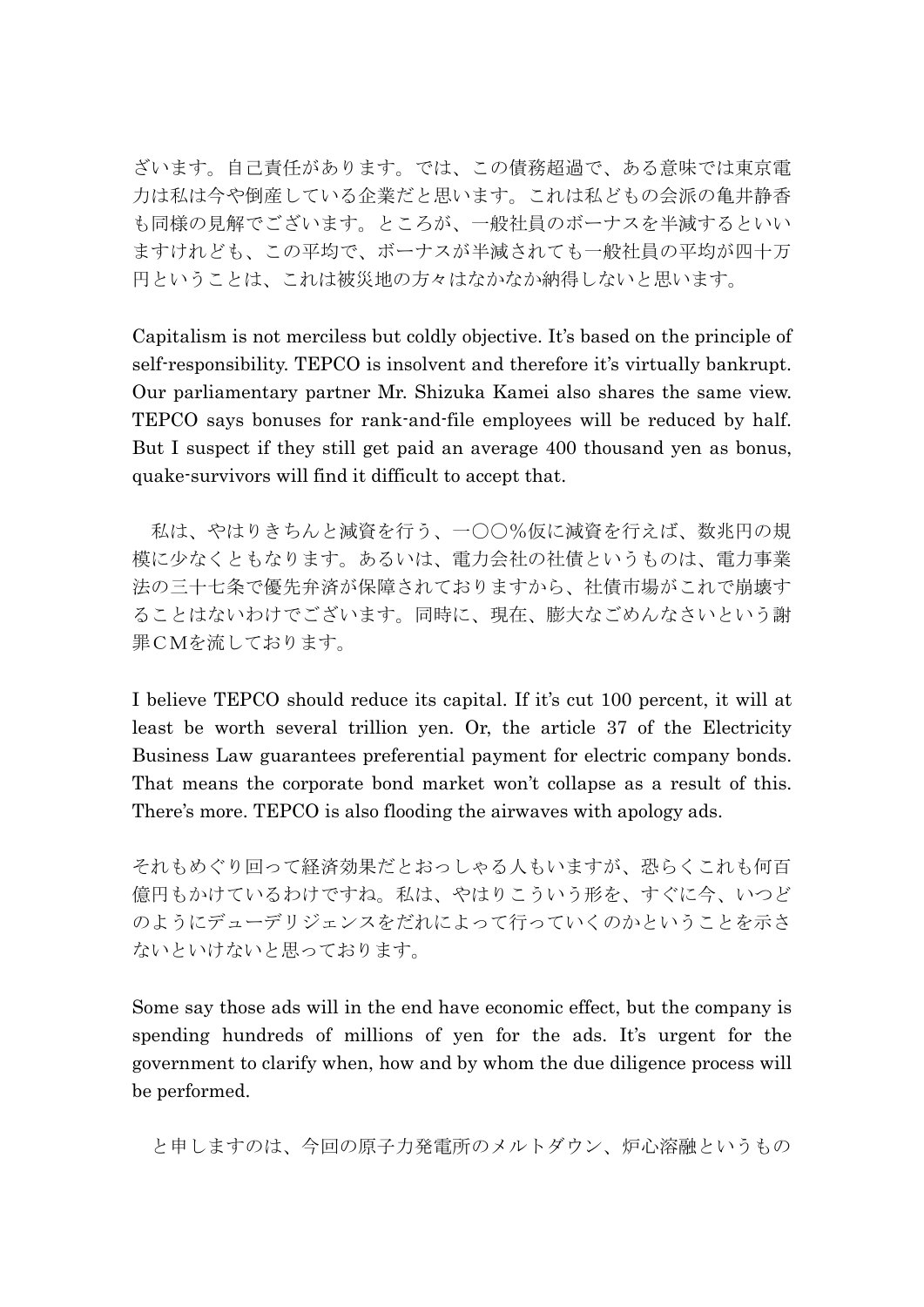は、地震と津波の被害国であります日本が、放射能の拡散で世界に対する加害 国日本となってしまったという、ゆゆしきことだと私は思っております。そし て、これは範囲も濃度も蓄積も変幻自在な、まさにウイルスのような放射能と いう見えない敵との闘いは、まさに同じく全世界に拡散するテロとの闘い同様、 終わりなきものだと思っております。

With the meltdown at the Fukushima nuclear power plant, Japan, the victim of the massive earthquake and tsunami, has become the victimizer of radiation proliferation worldwide. It's a matter of grave concern. With the viral nature of radiation whose extent of damage, concentration and accumulation is ever-changing, I'm afraid the fight to control the invisible enemy will never end, just like the fight against terrorism which spreads around the globe.

先ほどの、ドイツの社会学者でありますベックさんの発言を引用させていた だきますが、通常の交通事故や爆発事故というのは、痛ましい犠牲者の方々を 生んだとしても、被害は一定の場所、一定の時間、一定の社会グループに限定 されます。しかし放射能汚染は異なるわけでして、あるいは社会的にも地理的 にも時間的にも際限ない。これはまた陸上だけでなくて海上にも及ぶわけです から、あえて申し上げれば、水俣病やイタイイタイ病をはるかに超える、日本 国民と全世界の方々への加害者に私たち日本はなりかねないということです。

I earlier quoted a remark by Mr. Beck, a German sociologist. Ordinary traffic accidents or explosions often result in casualties, but the damage is usually restricted to certain locations, certain time frames and certain social groups. But radiation contamination is different. It may affect the rest of the world socially and geographically without limitations. It may not only affect onshore but offshore as well. Japan may end up being held responsible for causing damage which far-exceeds that of the Minamata mercury or itai-itai (ouch-ouch) diseases here in Japan and in the rest of the world.

そうなると、最大のいわゆる風評被害の発信者は、正確な情報を出さないも のなのではないかという疑心暗鬼な状況に国民はなっていると私は思うんです ね。今のところは大丈夫という大本営的な発言というものは、結果として国民 を奈落の底に落としていくのではないかというふうに思っております。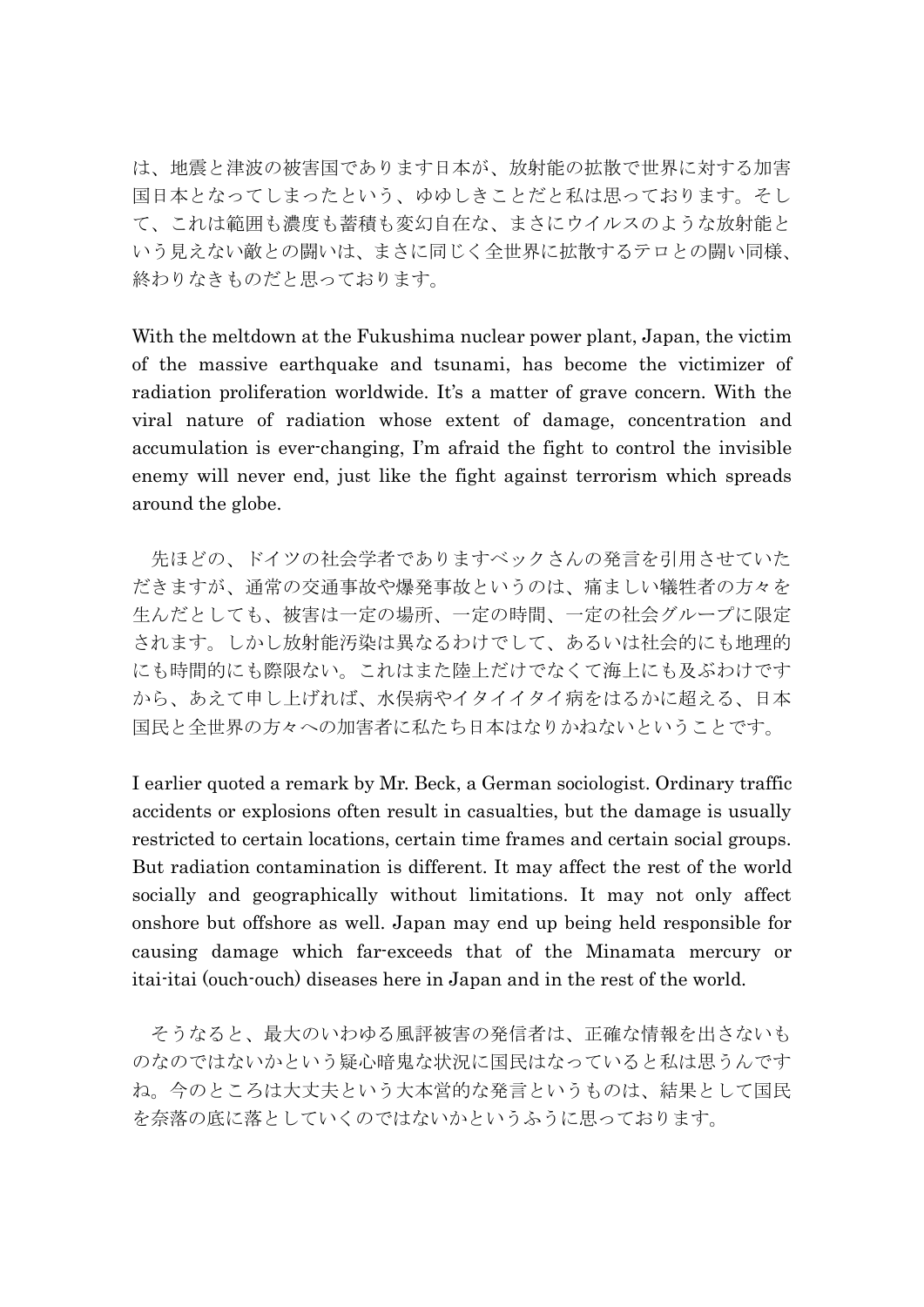People may harbor suspicions that the biggest dispatcher of false information is the one deliberately keeping accurate information from the public. The Imperial Army-like messages such as 'So far, so good,' I'm afraid, will in the end throw the nation to a bottomless pit.

一次情報を国民にそのままダイレクトに伝えると国民が混乱すると言うかもし れませんが、私は、むしろ混乱しているのは、専門家を自任している専門ばか の方々が、ある意味では国民から非常に、あえて言えばやいばを突きつけられ ている、このままの状況を放置すると、まさに日本という社会が、それをどう にかしなければと、法治国家であるのりを越えたような、よい意味での超法規 ではないような社会になりかねないと思っております。

Some may argue providing the public with immediate information uncontrolled will create confusion among the public, but I'd rather believe the confused are the nerds who fancy themselves as experts and have their necks against the edge of a sword. If the situation is left unaddressed, Japan may no longer be a country ruled by law but may become a society extralegal, but not in the good sense of the word.

今示すべき工程表というのは、ですから、私は、東電の救済でもなければ、 ある意味では住民補償という目先の金額の話ではない、すなわち被災地の方々 の工程表なのではないかと思っております。

A roadmap that needs to be presented now is neither for the relief of TEPCO nor for immediate compensation for area residents for that matter, but it should be presented for all quake-survivors who suffered damage.

私どものこの日本は、ある意味では、被曝をした土地というのは、放射能に よって汚染されたのではなく、私は、いわば占領されたような領土ではなかろ うかと思っております。その占領された領土をどのようにするのか。(パネルを 示す)

Japan has been exposed to radiation. We say our land was contaminated by radiation. But I'd rather say it's been occupied by radiation. The question is what should we do about it?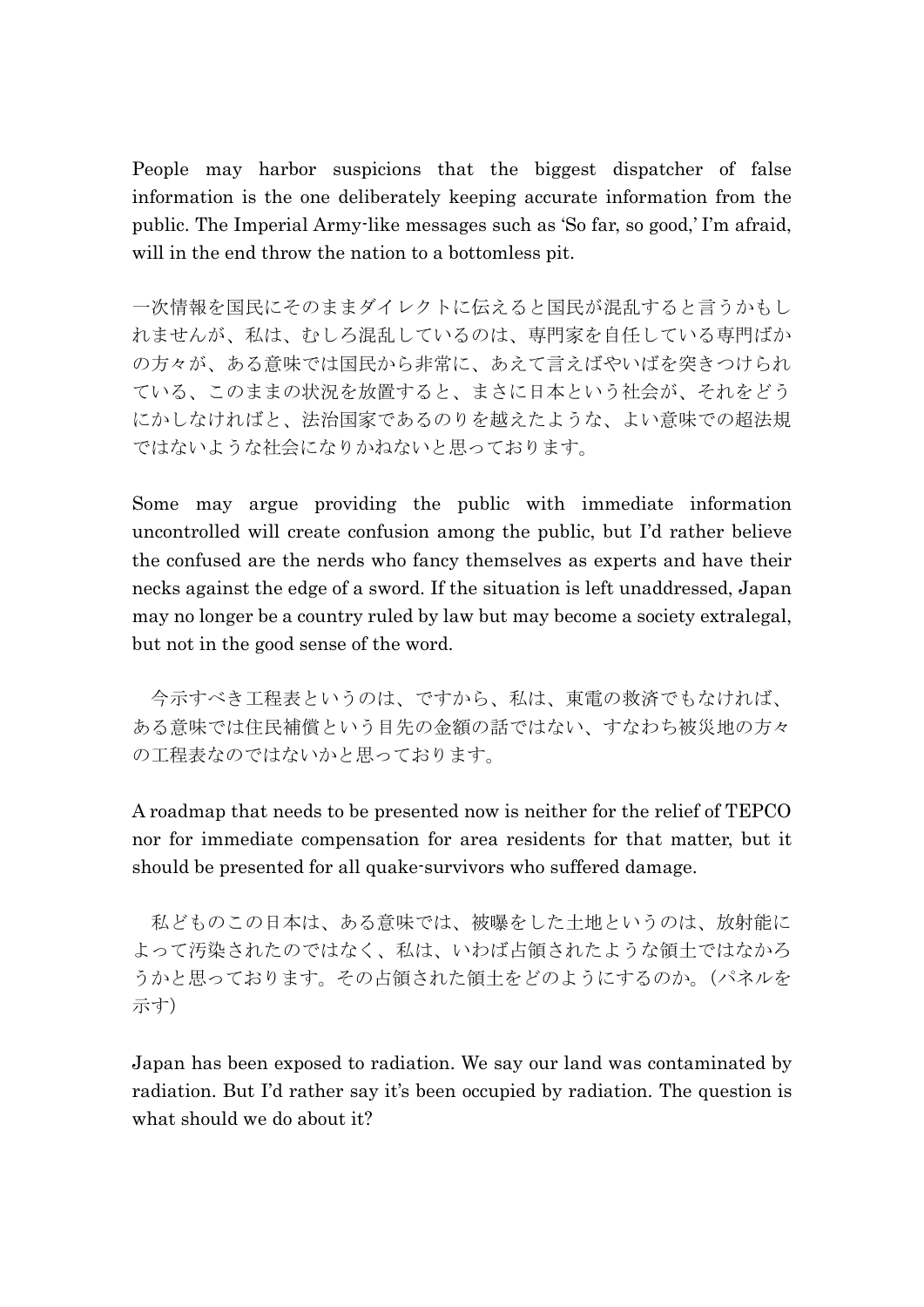意職住というのは、まさに寒さをしのぎ、飢えをしのぎ、夜露をしのぐとい う衣食住ではなく、職業と住まいを得て初めて私どもは意欲がわくわけでござ います。これは阪神・淡路大震災のときにも大変に感じました。

People need food, clothing and shelters to protect them from the cold and hunger. But what they need most is desire to live. People can have the desire to live only when their workplace and accommodations are secured. I volunteered to help in the wake of the great Hanshin-Awaji Earthquake. I felt that firsthand.

ですから、ある意味では、菅さんにお尋ねしたいんですが、例えば何十キロ 範囲の方々は強制的に疎開をしていただく。しかし、その間、意職住を得られ るために、職業ときちんと住まいを提供する。そして、正確に計測をして、き ちんと定めた基準値を下回ったならば、その場所にもう一度戻っていただく。 私どもの広島や長崎も、今、平和都市国家であります。こうした具体的な補償 の金額ではない工程表を示す必要があると思いますが、菅さんの御決意のほど をお聞かせください。

I challenge Mr. Kan to fulfill the need of the people in the hard-hit regions. For instance, how about requiring people living in a tens of kilometer radius from the crippled nuclear power plant to evacuate their homes, while providing them with decent jobs and accommodations so they can have the desire to live and work. How about measuring accurately the radiation levels and when the level becomes lower than the set safety standards, we can encourage survivors return to their homes. Both Hiroshima and Nagasaki now are peaceful city states. I strongly feel the need to present a roadmap for the survivors, other than just offering the specific amount of compensation payments. Mr. Kan, let me hear your determination.

○菅内閣総理大臣 四月の十七日に東電から一つの工程表が示されまして、あす、 五月の十七日にこの改訂版が出されることになっております。

(Naoto Kan) On April 17th, TEPCO presented a road map and tomorrow, on May 17th, its revised version will be presented.

それと同時に、政府としても、これから、避難されている皆さんなどについ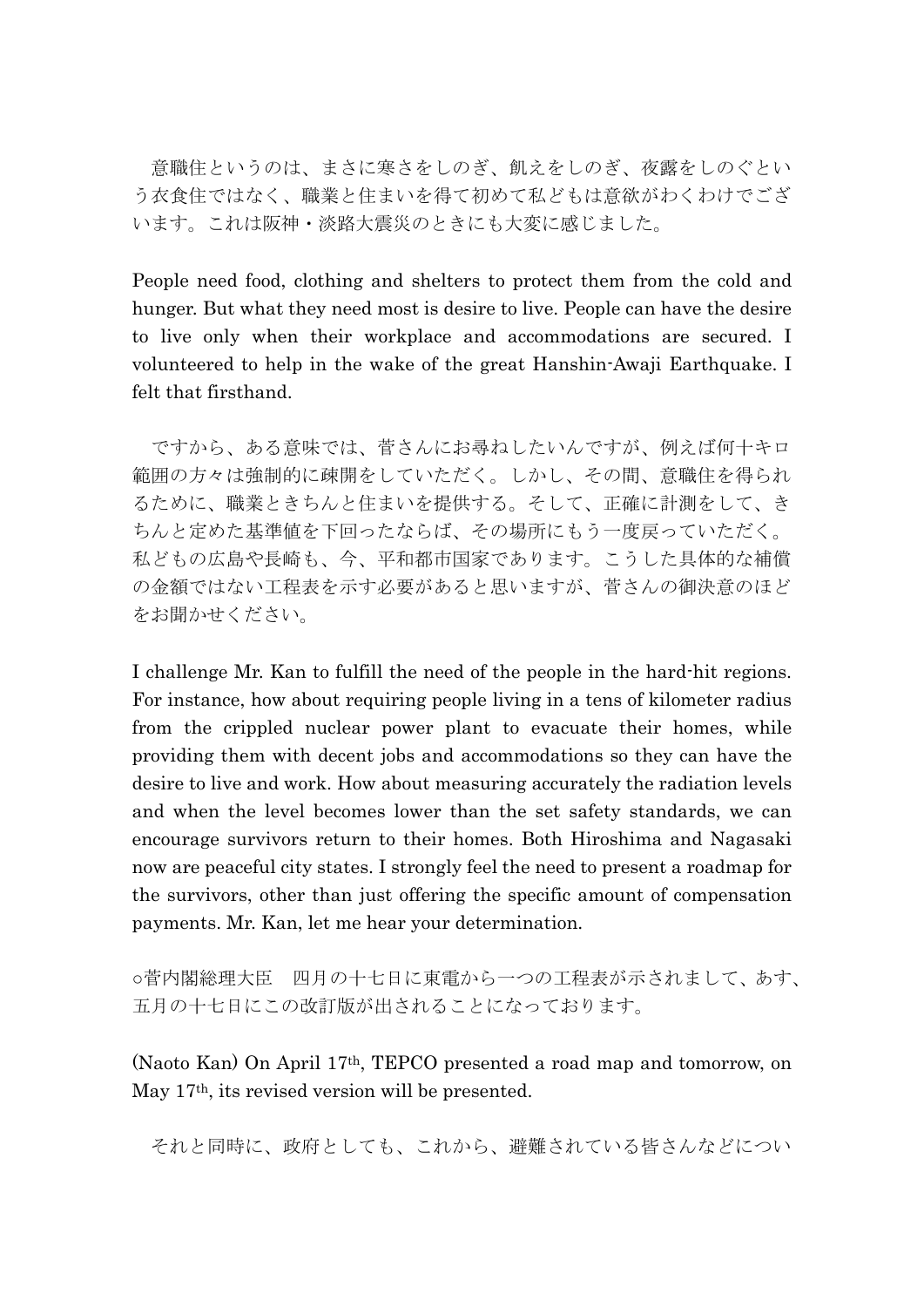て、どういう段階ではどのようなことが提案できるかといったことを含めて、 政府としての工程表も同時にお出しをしたいということで、今準備を進めてお ります。そういう中に今御指摘の問題も相当程度含まれると思っておりまして、 そうした形で、今後の生活再建の展望をできるだけ持っていただきやすくでき るよう、政府としても、できるだけの情報を公開すると同時に、そうした見通 しも含めて提示をしていきたい、こう考えております。

At the same time, the government is also making preparations for presenting a roadmap of its own detailing what and when the state can do to help people living in shelters. I believe the roadmap will include most of your suggestions. The roadmap is designed to make it easier for survivors to have prospects of rebuilding their lives in the future. The government plans to disclose as much information as possible and present such prospects as well.

○田中(康)委員 義援金と呼ばれるものは、一説には千六百億円、二千億円近 く集まっているとも言われております。前回、四月二十九日の予算委員会でも 申し上げましたが、何カ月か後の三十万ではなく、今の十万でございます。こ れは、きのうの読売新聞で自由民主党の小野寺五典さんも同様のことを述べて おります。

(Yasuo Tanaka) People have sent in billions of so-called monetary donations. Some say the amount exceeds 160 billion yen while others say it's nearing 200 billion yen. I told you this at a budget committee on April 29th and I repeat it again. What people need is 100 thousand yen now, rather 300 thousand yen a few months later. Mr. Itsunori Onodera of the Liberal Democratic Party also mentioned that in a Yomiuri Shinbun article.

私は、ですから、前回もベーシックインカムということを申し上げました。 やはり世帯単位ですと、二人家族と五人家族では全然イニシャルなお金が違う わけでございます、必要なお金が。私は、被曝の土地だけでなく、被災地全体 の方に、例えば半年間、毎月十万円ずつきちんとベーシックインカムを渡して いく、そのことによって、避難所から自立的に出て、そして職を得て住まいを 得ていただけるということにつながる、このように思っております。

That's why I've been calling for the introduction of Basic Income. I did that the last time as well. Payment should be made per person, not per household.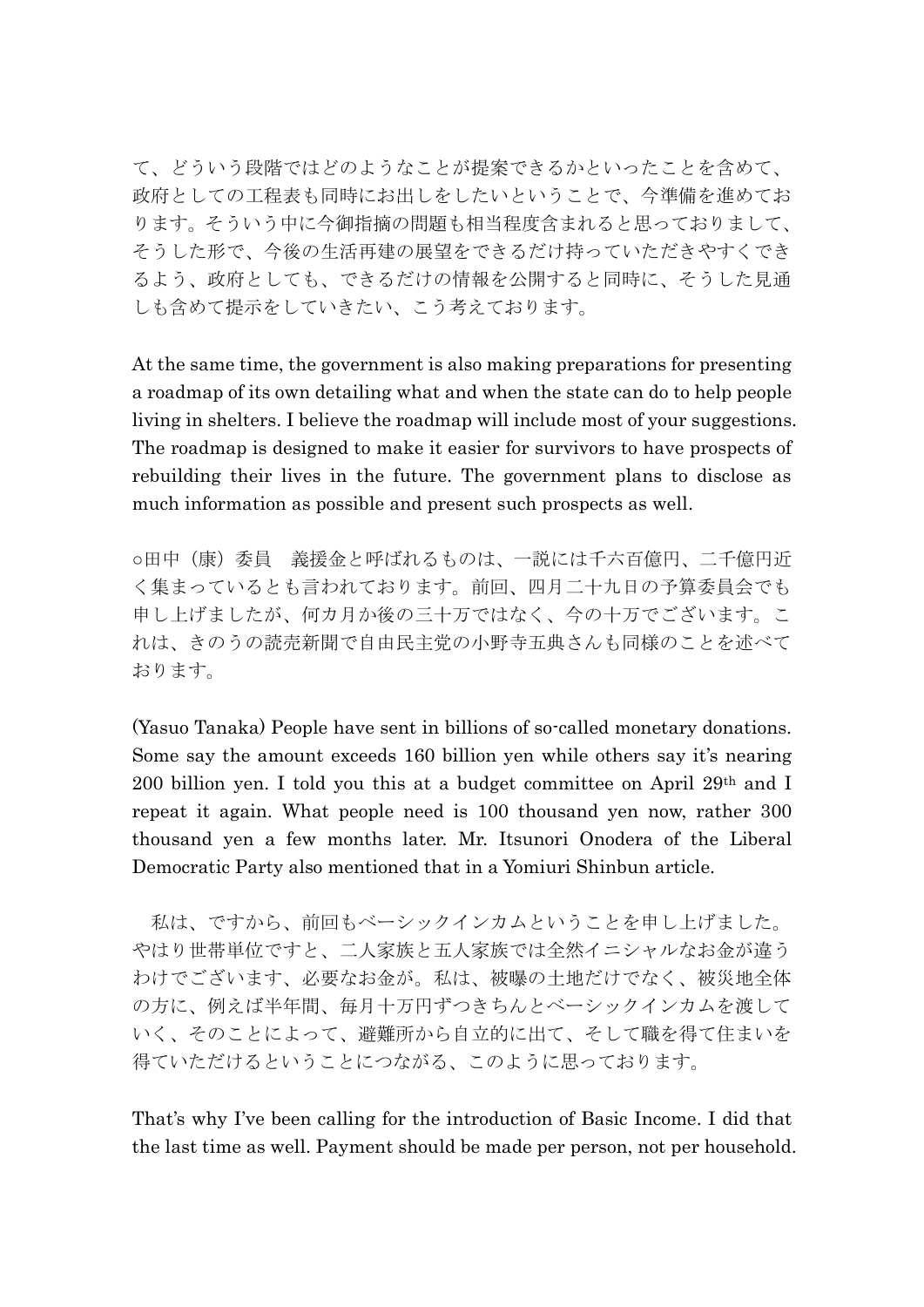The amount of money each family needs is different, depending on whether it's a family of two or a family of five. I believe the state should provide 100 thousand yen in basic income every month, for instance, for over 6 months time not just to people living in areas exposed to radiation but to everyone living in the hard-hit regions. I believe Basic Income will help survivors voluntarily move out of shelters, find jobs and places to live.

先週の十三日の金曜日に公表された「東京電力福島原子力発電所事故に係る 原子力損害の賠償に関する政府の支援の枞組みについて」という大変長い文言 のものですが、これは閣議決定ではないわけですよね。すなわち、原子力発電 所事故経済被害対応チーム関係閣僚会合決定であるということは、この内容と いうものは、閣議決定ではございませんから、まさに全面的に修正変更可能で あるということだ、このように私は認識しておりますが、それでよろしゅうご ざいますか。

Last Friday, on April 13th, a TEPCO compensation support plan with a very long title was released. It's called, ' Framework for the government to help the Tokyo Electric Power Company pay compensation for the damage caused by the Fukushima nuclear power plant, operated by the company.' But I understand the measure hasn't yet received a cabinet approval. It's a decision made at a meeting of related ministers in charge of dealing with economic damage caused by the nuclear accident. That means, all the contents are revisable. That's my understanding. Am I correct?

○海江田国務大臣 私は経産大臣でございますが、経済被害の特命も総理からい ただいておりますので、その立場からお話をさせていただきます。

(Banri Kaieda)I'm the minister of economy, trade and industry. But I'm also assigned by the prime minister to deal with the economic damage caused by the disaster, so let me respond to Mr. Tanaka in that capacity.

確かに、田中委員御指摘のとおり、先日決定いたしましたのは関係閣僚会議 の中での決定でございます。これから、当然のことでありますが、法案にしな ければならないところでございます。その法案に先立って閣議決定が行われる ものと思料しております。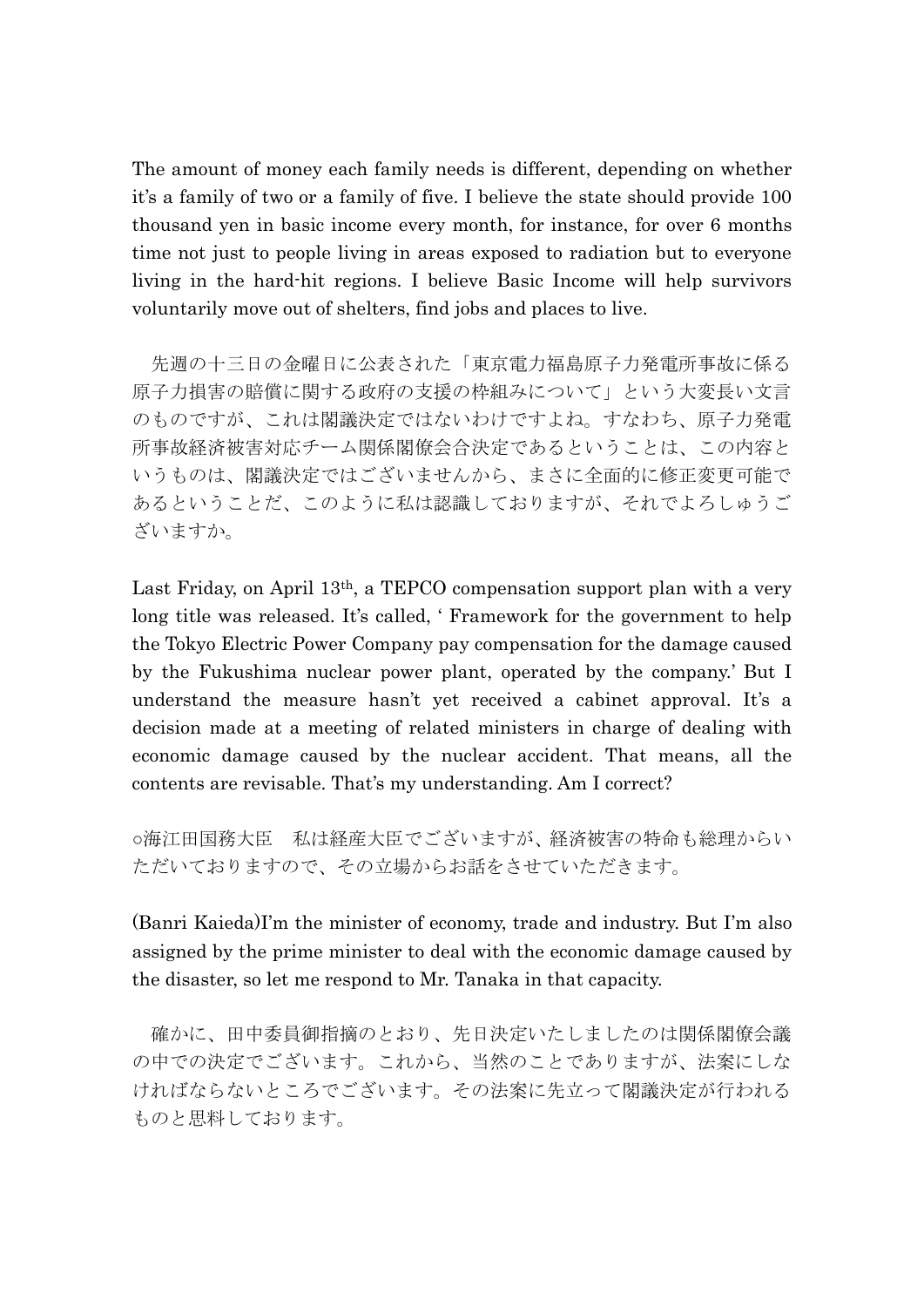As Mr. Tanaka pointed out, the decision was made at a related ministerial meeting. So naturally, the framework needs to be put together into a bill which needs cabinet approval before being presented at the diet.

○田中(康)委員 きのう発表された共同通信の調査では、電力料金値上げ反対 が六六・五%、賛成は二九・八%であります。あるいは、原子力発電所を削減 すべきという方が五三%、今のままでこれ以上新設すべきでないという方が三 八・五%ですから、すなわち九一・五%の方が、原子力発電所はいずれ廃炉に もなってまいりますから、これをエネルギーシフトすべきだとおっしゃってい るわけです。毎日新聞の調査でも、ほとんど同様でございます。

(Yasuo Tanaka) According to a Kyodo News survey announced yesterday, 66.5 percent of those polled are against an electricity price hike. Only 29.8 percent support it. 53 percent of the respondents believe the nuclear power plants should be downsized. 38.5 % believe no more nuclear power plants should be built other than the existing plants. That means 91.5 percent of those polled believe Japan should make an energy shift from nuclear power, because nuclear power plants will be decommissioned anyway in the future. Similar survey results are out from Mainichi Shinbun.

そのためにも、今回の問題というのは、恐らくこの後、塩崎恭久さんも御提 言になられるかと思いますけれども、きちんと調査権のある議会においてデュ ーデリジェンス、及びそうした第三者機関を設けて、この問題というものをき ちんと調査するだけでなく具体的に提言をしていく形が私はとても必要である と思っております。

Mr. Yasuhisa Siozaki will probably later make a similar proposal, but I strongly feel the need for the diet which has investigative authority to perform due diligence and to set up an independent commission not only to investigate but to make concrete proposals.

同時に、先ほど何か、私は東京電力の批判をしたわけではございません。皆 様、資本主義というものも生き物でございます。石炭の会社も産業転換をして きました。化学製品の帝人や旭化成や東レも、さまざまな事業本部をつくって、 よい意味でコンシューマーオリエンテッドで変わっていったわけでございます。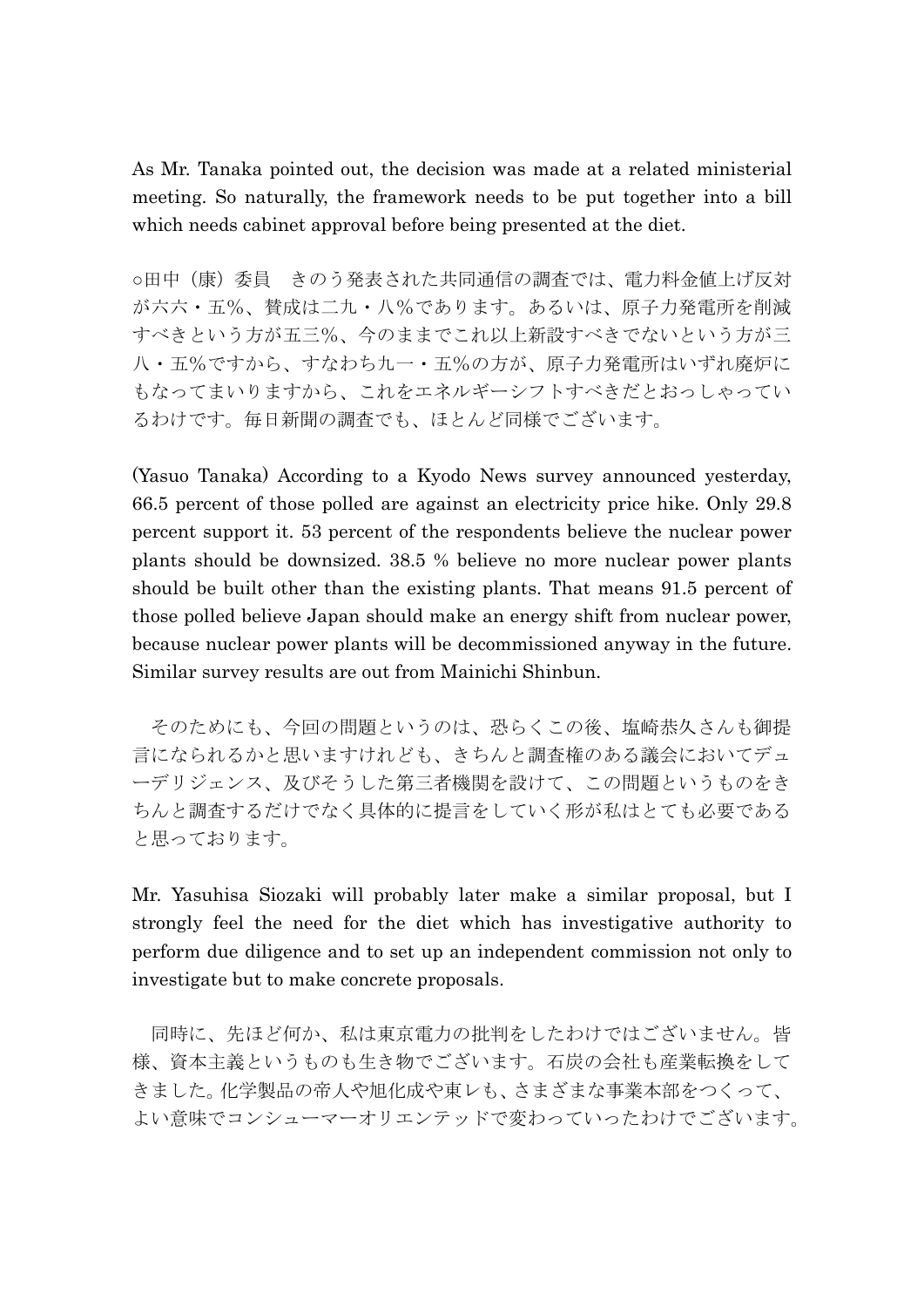I should note that I'm not criticizing TEPCO. You see, Capitalism is a living creature. Coal companies also underwent industrial transformation. Teijin, Asahi Kasei, Tore and other chemical corporations also created various businesses and transformed themselves, with a spirit of the consumer-oriented in a good sense of the word.

御存じの、旧日本合成ゴムという会社がございます。JSRという会社です。 一九五七年ですから、私が生まれた翌年の昭和三十二年に設立された、国が株 式の四〇%を持っていた国策会社です。しかし、この会社は現在、皆さんも御 存じのように、合成ゴムから多くの半導体あるいはファインケミカルという形 で、今はJSRという会社へと変わっていっております。

Now-defunct Nippon Gohsei is a household name and is now called JSR, Japan Synthetic Rubber. The company was established in 1957, one year after I was born. It was 40 percent owned by the state and was a company of national policy concern. But the company, as you know, now produces from synthetic rubber to semiconductors and even fine chemicals. It's transformed itself.

あるいは、例えば、先ほど引用した毎日新聞や皆様がお読みの文芸春秋も、 経営危機に陥ったときに新社というものを設けました。旧国鉄も、清算事業団 を設けてJRにして行ったわけです。

Or, another examples may be Mainichi Shinbun, which I quoted earlier, and Bungei Shunju magazine, which you probably read. They also established a new company when they fell into their financial crisis. Former JNR, Japan National Railways, also established a settlement corporation and later became JR.

なぜ、東京電力というその箱の枞組みだけを維持しようとするのか。しかし、 その中で日本の国家が衰退したり、国民が奈落の底に落とされるのでは、これ は私は大きな間違いだと思います。先ほど申し上げたようなデューデリジェン スのもとでスキームをつくり、そして新旧の会社に分けるというような形にお いて行うということが、私はとても大事なことなのではないかと思っておりま す。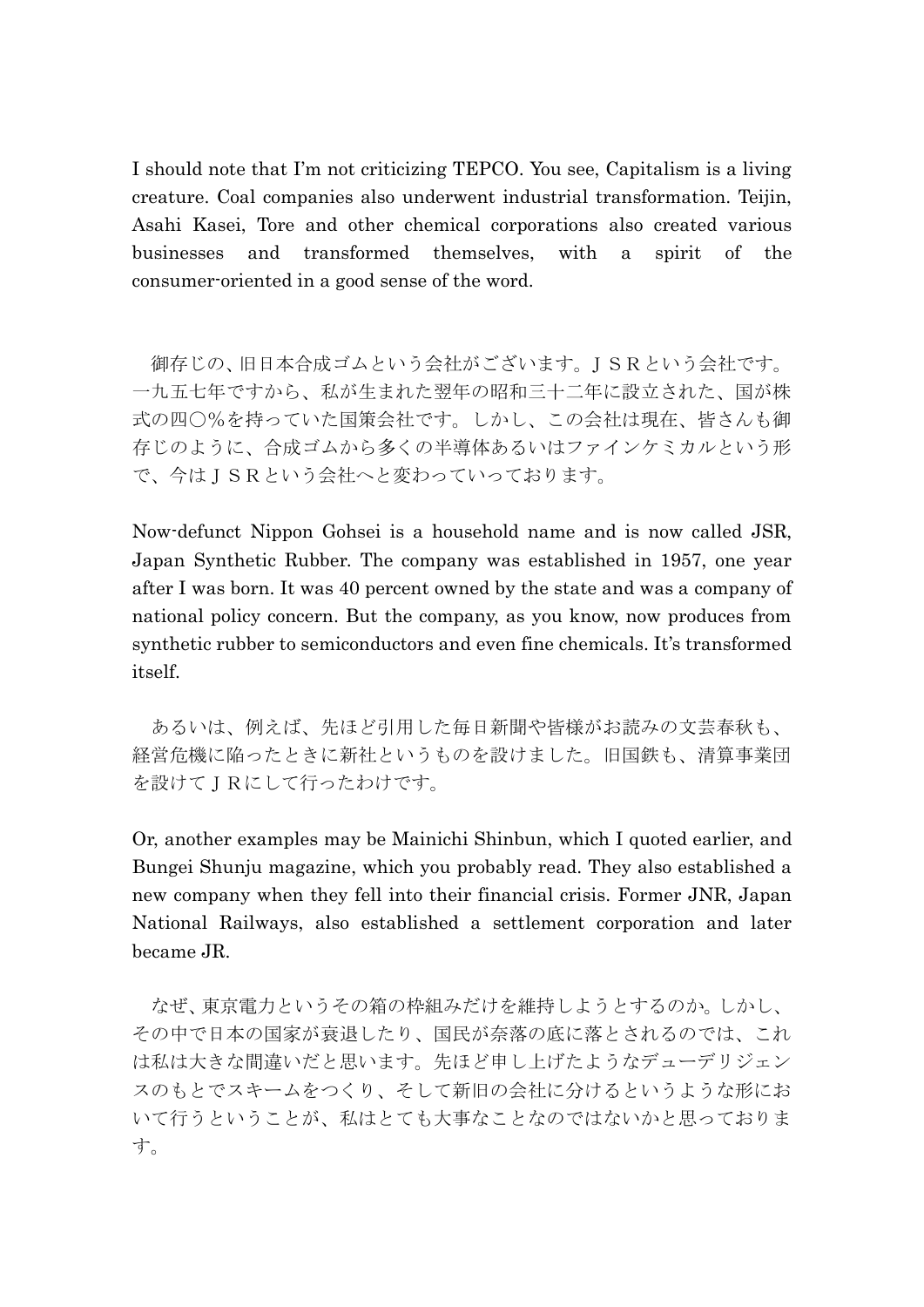Why is the government trying to maintain only the framework of the Tokyo Electric Power Company? If the effort led to the collapse of Japan or if the nation got dragged into the pits because of the wrong effort, it would be a big mistake made by the government. As I said earlier, a scheme needs to be laid out based on due diligence I just explained a while ago. The issue should be dealt with, for the new and old TEPCOs separately. I do believe it's very important.

今、こちらに「「新しい方程式」の創出」と書きました。今までの二十世紀は いわば、大変生意気を言いますが、科学を信じて技術を疑わぬ社会であったと 思います。しかし、私たちは、二十一世紀に入ったという節目だけでなく、科 学を用いて技術を超えるということが必要です。

Here, I wrote 'Create a new Equation.' I may sound a bit cheeky, but I believe 'our society had faith in science and never doubted technology.' But we are in the 21st century and we need to go beyond technologies by utilizing science.

暗黙知という言葉がございます。恐らく今まで確率論で、原子力発電所は安 全であると言っていた。しかし、起きた場合に、これは収束不可能なものだと いうことです。テロと同じであって、テロリストと同じで、戦争と違う。まさ にウイルスだということです。バクテリアではないということです。

It's what we call 'implicit, or tacit knowledge.' By theory of probability, people may have been saying nuclear power generation is safe. But when something goes wrong, it can get incontrollable. It's similar to terrorism or terrorists and is different from war. It's a virus and not bacteria.

暗黙知というのは、皆様御存じだと思いますけれども、科学者でありそして 哲学家でもあったマイケル・ポランニーという者が、数字やあるいは確率では 示せないけれども、五感を持った、脳を持った人間が、これを危ないとか、こ れはやろうと思うということです。私は、先ほどの世論調査の数字というもの も、ある意味ではそうしたものではなかろうかと思います。

As you probably know, 'implicit, or tacit knowledge' was central to Michael Polanyi's thinking that the belief creative acts are charged with strong personal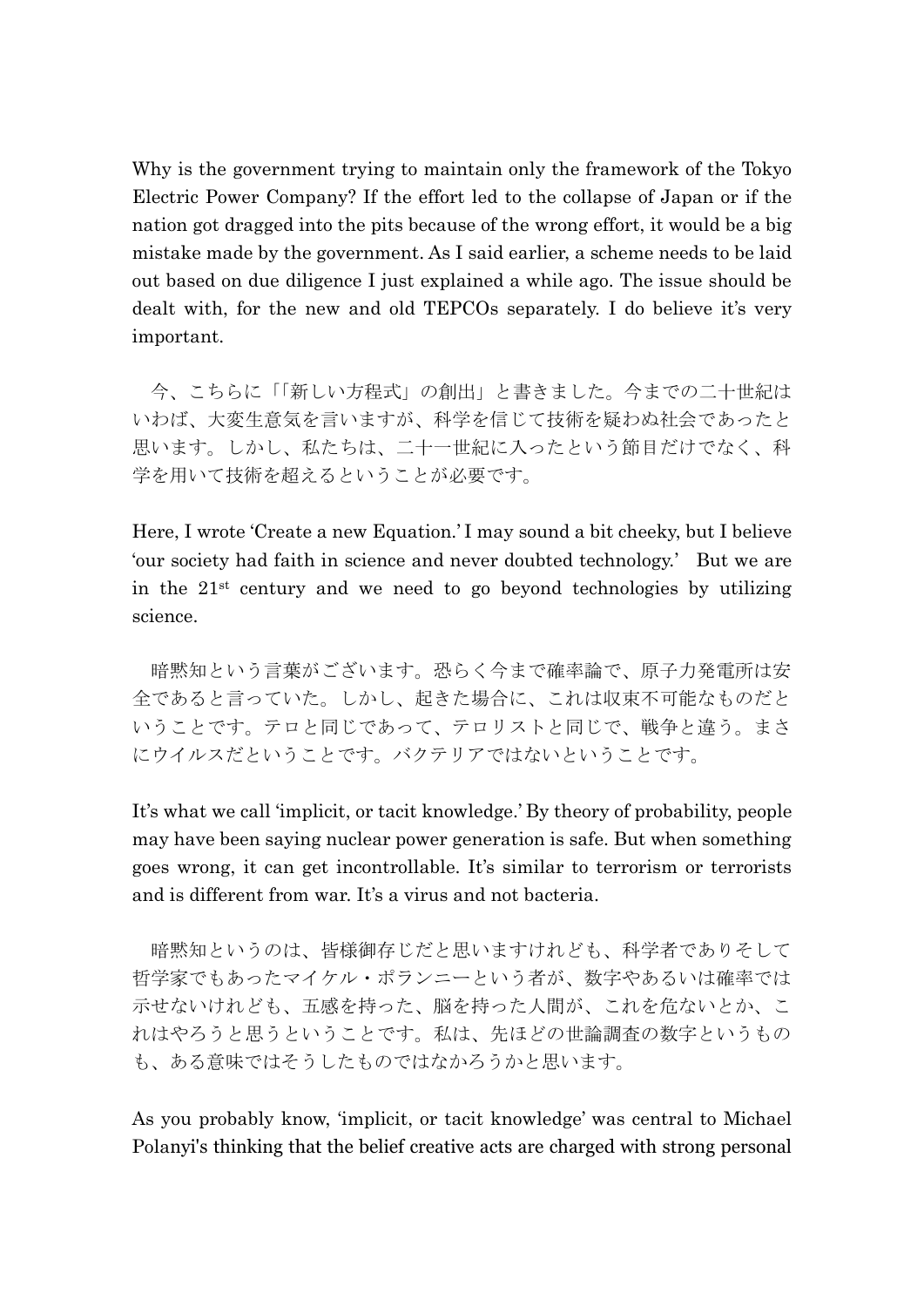feelings and commitments.... informed guesses, hunches and imaginings of human with brain that cannot be calculated in numbers or probability. I also believe the outcome of the polls I referred to earlier reflects that.

そして、先ほどのドイツのウルリッヒさんの話によると、今後、他国が原子 力にこだわるなら、むしろそれは、ドイツが新しい代替エネルギー市場で支配 権を確立するチャンスなんだというふうに述べております。

According to German sociologist Ulrich Beck, whom I referred to earlier, if other countries adhere to nuclear power, it's rather a good opportunity for Germany to establish its supremacy in the new alternative energy market.

ですから、先日、四月二十日に日本経済新聞が示しましたが、ドイツは、二 〇五〇年までに八〇%を再生エネルギーにかえていこうと。イギリスも、二〇 二〇年までに、あと十年で七千基の風車を設けて、三分の一をこれで賄おうと。 あのフランスという原子力大国とて、二〇二〇年までには二三%を再生可能エ ネルギーにかえていくという指針を示しているわけでございます。

On April 20th, the Nikkei Shinbun wrote, Germany plans to shift 40 percent of its electricity to renewable energies by 2050. Britain also plans to build 7 thousand windmills to cover one third of its electricity with wind power generation. Even France which is a leading nuclear power has set forth guidelines to generate 23 percent of its electricity from renewable energies by 2020.

私は、やはりこのような形が、今度のブルターニュのドービルで行われるサ ミットにおいても、菅さんがきちんと示す必要があるのではないか。でないと、 浜岡原発も二年後に防潮堤ができたら再開するということでは、逆にこれは現 状維持、現状追認のステータスクオであります。菅さんが、今度のサミットに おいて、原子力で世界の加害国となった日本がどのようなエネルギー方針をと るのか、この御所見をお聞かせください。

I believe Mr. Kan should clearly lay out plans for the future at the G8 Deauville summit in France. Otherwise, if the government plans to allow the reopen the Hamamatsu nuclear power plant when storm surge barriers are completed in two years time, Japan's policy will rather be to maintain the